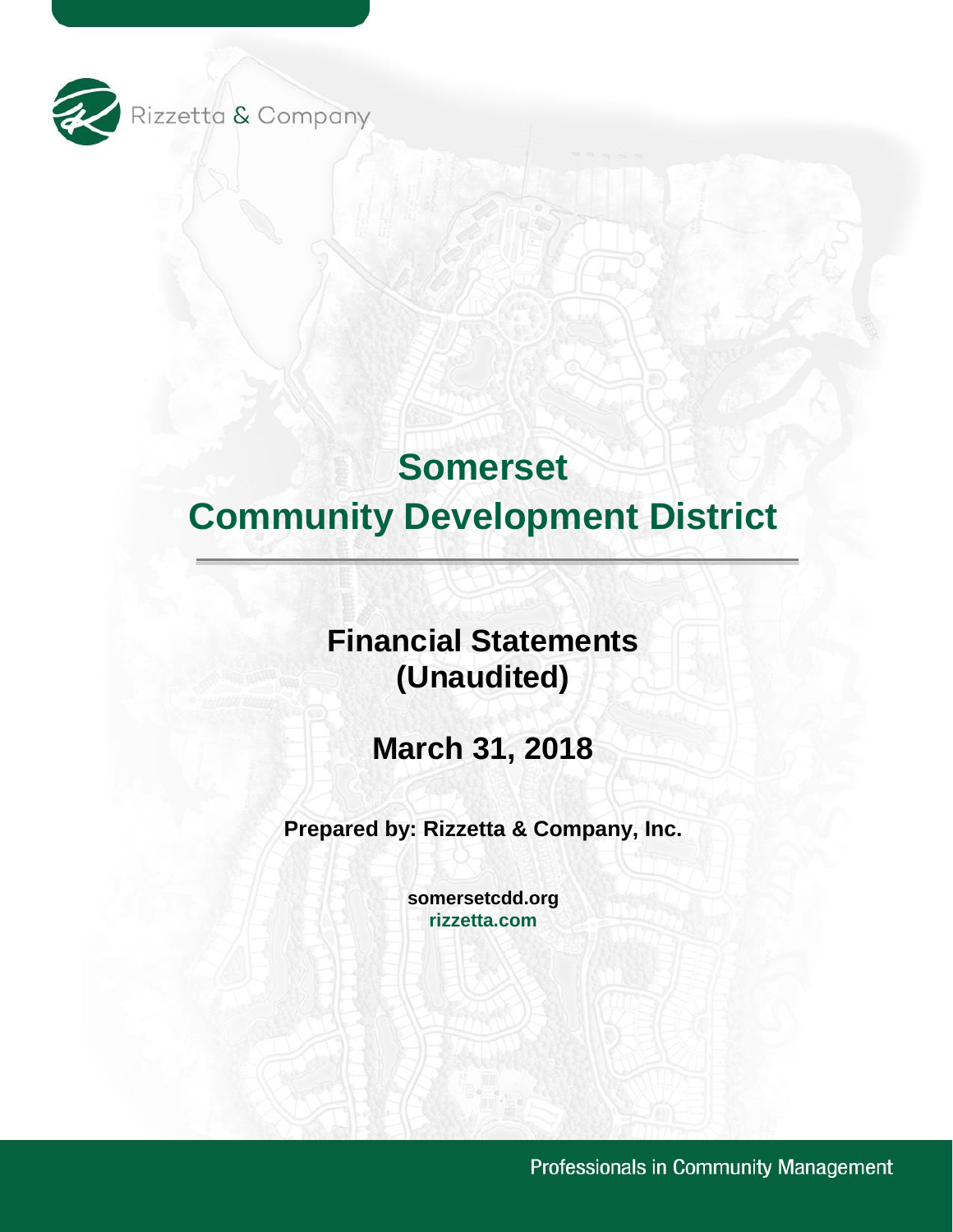Balance Sheet

As of 3/31/2018

(In Whole Numbers)

|                                    | General Fund | Reserve Fund     | Debt Service<br>Fund | Total<br>Governmental<br>Funds | General Fixed<br><b>Assets Account</b><br>Group | General<br>Long-Term Debt<br>Account Group |
|------------------------------------|--------------|------------------|----------------------|--------------------------------|-------------------------------------------------|--------------------------------------------|
| Assets                             |              |                  |                      |                                |                                                 |                                            |
| Cash In Bank                       | 460,845      | $\Omega$         | $\Omega$             | 460,845                        | $\Omega$                                        |                                            |
| Investments                        | 175,159      | $\overline{0}$   | 1,830,731            | 2,005,889                      |                                                 |                                            |
| <b>Investments--Reserves</b>       | 0            | 312,519          | $\overline{0}$       | 312,519                        |                                                 | $\theta$                                   |
| <b>Accounts Receivable</b>         | 93,467       | $\theta$         | 189,574              | 283,041                        |                                                 | 0                                          |
| Prepaid Expenses                   | 0            | $\mathbf{0}$     | $\theta$             | $\theta$                       |                                                 | 0                                          |
| Due From Other Funds               | 0            | 150,000          | 188,500              | 338,500                        |                                                 | 0                                          |
| Amount Available in Debt Service   | O            | $\Omega$         | 0                    | 0                              |                                                 | 2,208,804                                  |
| Amount To Be Provided Debt Service | 0            | 0                | 0                    | 0                              | 0                                               | 11,586,196                                 |
| <b>Fixed Assets</b>                | 0            | $\boldsymbol{0}$ | $\theta$             | $\overline{0}$                 | 10,915,039                                      | $\overline{0}$                             |
| <b>Total Assets</b>                | 729,471      | 462,519          | 2,208,804            | 3,400,794                      | 10,915,039                                      | 13,795,000                                 |
| Liabilities                        |              |                  |                      |                                |                                                 |                                            |
| <b>Accounts Payable</b>            | 10,873       | $\mathbf{0}$     | $\theta$             | 10,873                         | $\Omega$                                        |                                            |
| <b>Accrued Expenses Payable</b>    | 2,525        | 0                | 0                    | 2,525                          | $\mathcal{L}$                                   |                                            |
| Due To Other Funds                 | 338,500      | 0                | 0                    | 338,500                        |                                                 |                                            |
| Other Bonds Payable                | $\theta$     | $\mathbf{0}$     | $\overline{0}$       | $\overline{0}$                 | 0                                               |                                            |
| Revenue Bonds Payable--Long Term   | $\Omega$     | $\mathbf{0}$     | $\mathbf{0}$         | $\Omega$                       | $\theta$                                        | 13,795,000                                 |
| <b>Total Liabilities</b>           | 351,898      | $\Omega$         | $\theta$             | 351,898                        | $\Omega$                                        | 13,795,000                                 |
| Fund Equity & Other Credits        |              |                  |                      |                                |                                                 |                                            |
| <b>Beginning Fund Balance</b>      | 84,907       | 311,275          | 1,445,663            | 1,841,846                      | 10,915,039                                      | $\theta$                                   |
| Net Change in Fund Balance         | 292,666      | 151,244          | 763,141              | 1,207,050                      | $\overline{0}$                                  | 0                                          |
| Total Fund Equity & Other Credits  | 377,573      | 462,519          | 2,208,804            | 3,048,896                      | 10,915,039                                      | $\Omega$                                   |
| Total Liabilities & Fund Equity    | 729,471      | 462,519          | 2,208,804            | 3,400,794                      | 10,915,039                                      | 13,795,000                                 |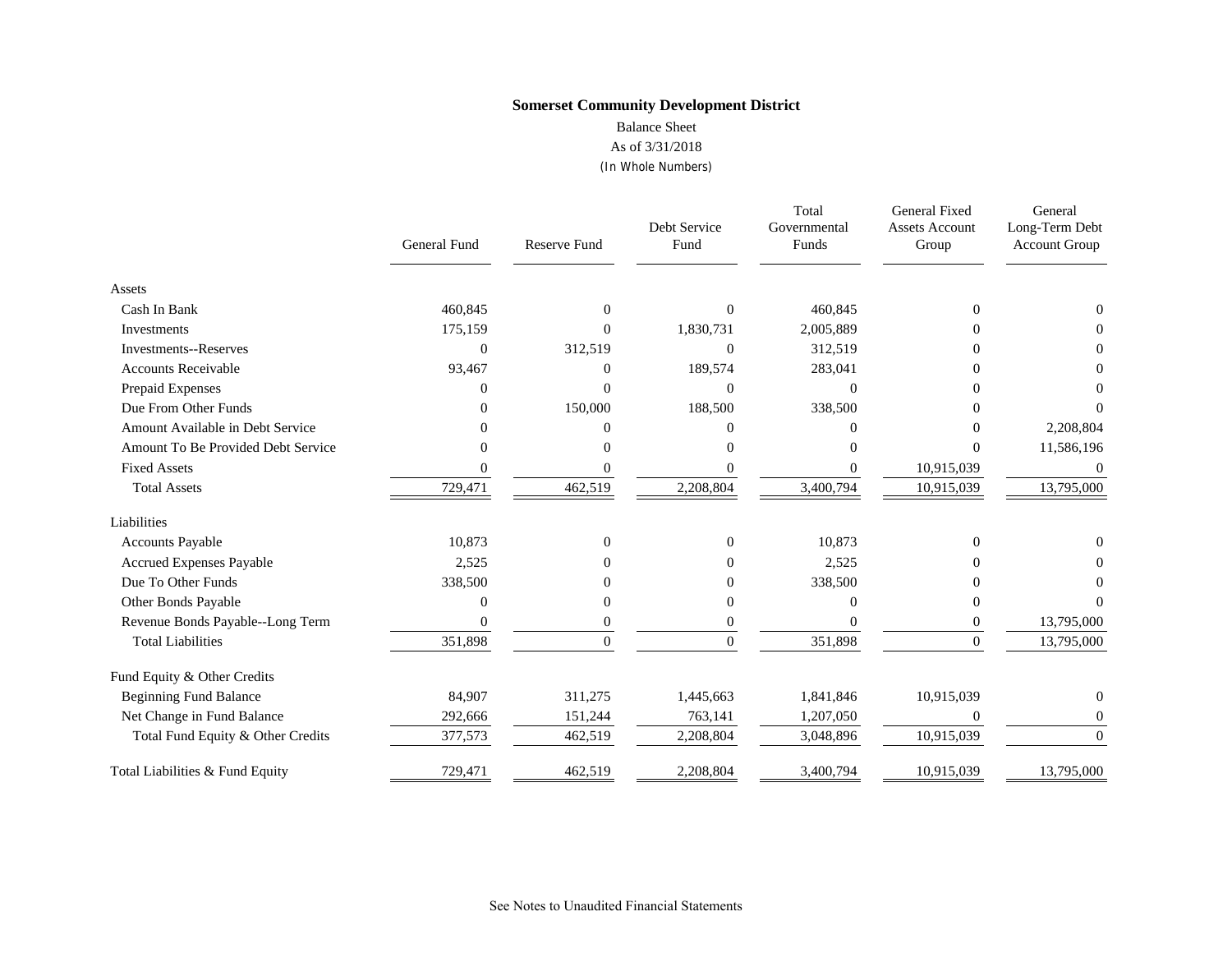Statement of Revenues and Expenditures 001 - General Fund From 10/1/2017 Through 3/31/2018 (In Whole Numbers)

|                                                    | Annual Budget    | <b>YTD Budget</b> | <b>YTD</b> Actual | <b>YTD</b> Variance | Percent Annual<br><b>Budget Remaining</b> |
|----------------------------------------------------|------------------|-------------------|-------------------|---------------------|-------------------------------------------|
| Revenues                                           |                  |                   |                   |                     |                                           |
| <b>Interest Earnings</b>                           |                  |                   |                   |                     |                                           |
| <b>Interest Earnings</b>                           | $\boldsymbol{0}$ | $\boldsymbol{0}$  | 35                | 35                  | 0.00%                                     |
| <b>Special Assessments</b>                         |                  |                   |                   |                     |                                           |
| <b>Tax Roll</b>                                    | 149,747          | 149,747           | 150,564           | 817                 | (0.54)%                                   |
| Off Roll                                           | 267,028          | 267,028           | 267,660           | 632                 | (0.23)%                                   |
| <b>Total Revenues</b>                              | 416,775          | 416,775           | 418,258           | 1,483               | $(0.36)\%$                                |
| Expenditures                                       |                  |                   |                   |                     |                                           |
| Legislative                                        |                  |                   |                   |                     |                                           |
| Supervisor Fees                                    | 2,400            | 1,200             | $\boldsymbol{0}$  | 1,200               | 100.00%                                   |
| Financial & Administrative                         |                  |                   |                   |                     |                                           |
| <b>Administrative Services</b>                     | 4,500            | 2,250             | 2,250             | $\mathbf{0}$        | 50.00%                                    |
| District Management                                | 25,700           | 12,850            | 12,850            | $\mathbf{0}$        | 49.99%                                    |
| District Engineer                                  | 3,600            | 1,800             | 1,800             | $\mathbf{0}$        | 50.00%                                    |
| Disclosure Report                                  | 500              | $\mathbf{0}$      | $\overline{0}$    | $\mathbf{0}$        | 100.00%                                   |
| <b>Trustees Fees</b>                               | 6,500            | 5,417             | 4,469             | 948                 | 31.24%                                    |
| Financial & Revenue Collections                    | 10,000           | 7,500             | 7,500             | $\mathbf{0}$        | 24.99%                                    |
| <b>Accounting Services</b>                         | 17,000           | 8,500             | 8,500             | $\boldsymbol{0}$    | 49.99%                                    |
| <b>Auditing Services</b>                           | 3,200            | $\boldsymbol{0}$  | $\boldsymbol{0}$  | $\mathbf{0}$        | 100.00%                                   |
| Arbitrage Rebate Calculation                       | 650              | 650               | $\boldsymbol{0}$  | 650                 | 100.00%                                   |
| Travel                                             | 500              | 250               | $\overline{0}$    | 250                 | 100.00%                                   |
| Public Officials Liability Insurance               | 5,000            | 5,000             | 2,750             | 2,250               | 45.00%                                    |
| Miscellaneous Fees                                 | 750              | 375               | $\boldsymbol{0}$  | 375                 | 100.00%                                   |
| <b>Legal Advertising</b>                           | 1,800            | 900               | $\overline{0}$    | 900                 | 100.00%                                   |
| Dues, Licenses & Fees                              | 175              | 175               | 175               | $\theta$            | 0.00%                                     |
| Website Hostin, Maintenence,<br>Backup (and EMail) | 2,600            | 1,300             | 600               | 700                 | 76.92%                                    |
| Legal Counsel                                      |                  |                   |                   |                     |                                           |
| <b>District Counsel</b>                            | 14,000           | 7,000             | 2,396             | 4,604               | 82.88%                                    |
| <b>Electric Utility Services</b>                   |                  |                   |                   |                     |                                           |
| <b>Street Lights</b>                               | 27,000           | 13,500            | $\boldsymbol{0}$  | 13,500              | 100.00%                                   |
| Utility-Irrigation                                 | 7,500            | 3,750             | 3,124             | 626                 | 58.34%                                    |
| Stormwater Control                                 |                  |                   |                   |                     |                                           |
| Stormwater System Maintenance                      | 5,000            | 2,500             | $\boldsymbol{0}$  | 2,500               | 100.00%                                   |
| Lake/Pond Bank Maintenance                         | 5,000            | 2,500             | 240               | 2,260               | 95.20%                                    |
| Miscellaneous Expense/Pond Liner<br>Repair         | 2,500            | 1,250             | $\overline{0}$    | 1,250               | 100.00%                                   |
| <b>Aquatic Plant Replacement</b>                   | 3,600            | 1,800             | $\boldsymbol{0}$  | 1,800               | 100.00%                                   |
| Other Physical Environment                         |                  |                   |                   |                     |                                           |
| General Liability Insurance                        | 6,500            | 6,500             | 5,050             | 1,450               | 22.30%                                    |
| Landscape Maintenance                              | 95,000           | 47,500            | 43,944            | 3,556               | 53.74%                                    |
| <b>Irrigation Repairs</b>                          | 6,000            | 3,000             | 4,332             | (1, 332)            | 27.80%                                    |
| Irrigation System Supply Pump<br>Maintenance       | 6,000            | 3,000             | 3,110             | (110)               | 48.16%                                    |
| Ornamental Lighting & Maintenance                  | 500              | 250               | $\boldsymbol{0}$  | 250                 | 100.00%                                   |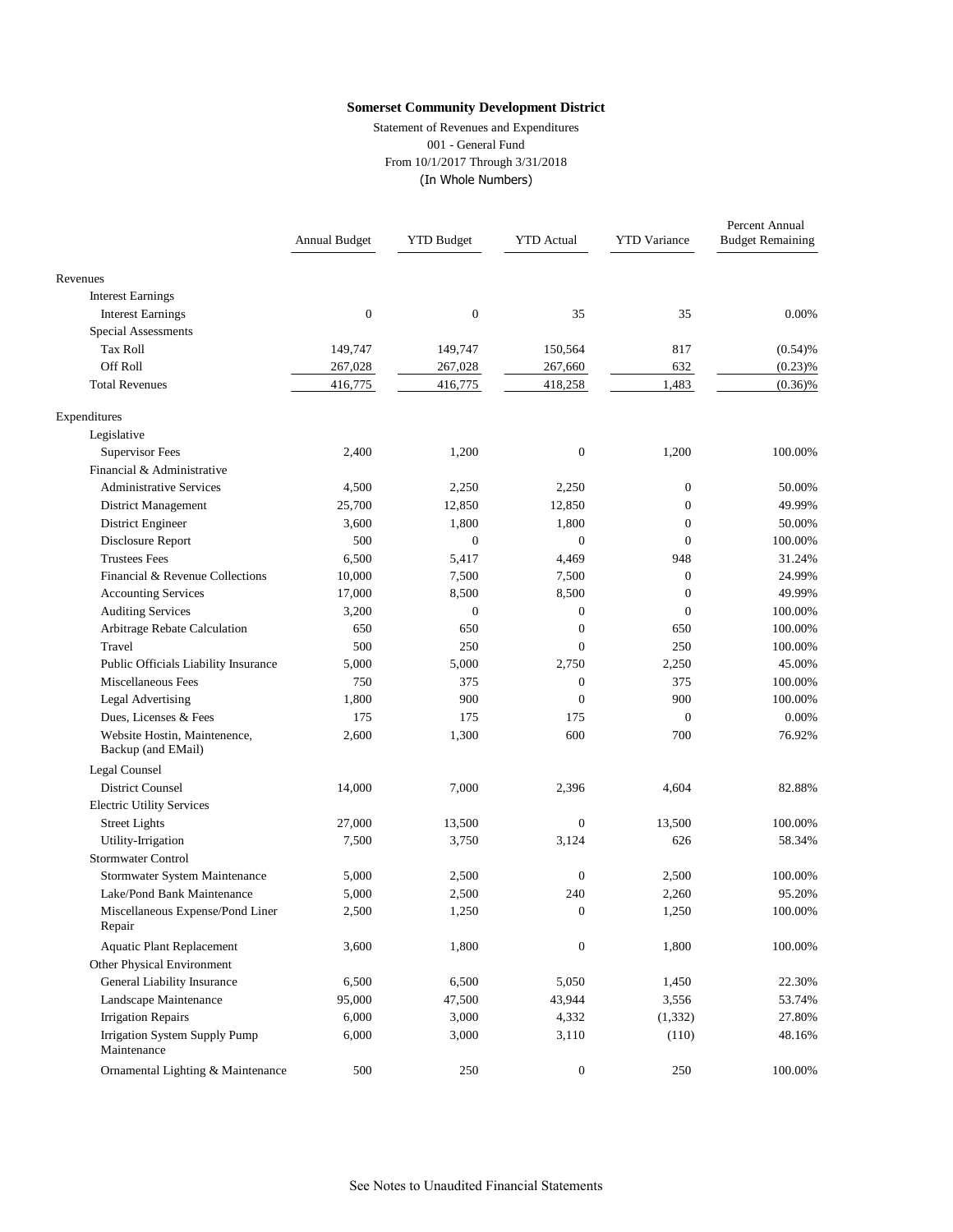Statement of Revenues and Expenditures 001 - General Fund From 10/1/2017 Through 3/31/2018 (In Whole Numbers)

|                                                                 | Annual Budget | <b>YTD Budget</b> | <b>YTD</b> Actual | <b>YTD</b> Variance | Percent Annual<br><b>Budget Remaining</b> |
|-----------------------------------------------------------------|---------------|-------------------|-------------------|---------------------|-------------------------------------------|
| Irrigation Well Maintenance and<br>Repair                       | 3,600         | 1,800             | $\overline{0}$    | 1,800               | 100.00%                                   |
| Irrigation System-Feeder Pump<br>Maintenance                    | 1,000         | 500               | $\overline{0}$    | 500                 | 100.00%                                   |
| Irrigation System-Feeder Pump<br>Chemicals                      | 6,000         | 3,000             | 153               | 2,847               | 97.45%                                    |
| Pond Well Inspections NPDES                                     | 52,000        | 26,000            | 14,400            | 11,600              | 72.30%                                    |
| Landscape Replacement Plants,<br>Shrubs, Trees                  | 73,200        | 36,600            | $\overline{0}$    | 36,600              | 100.00%                                   |
| Landscape Miscellaneous Palm<br>Trees                           | 9,000         | 4,500             | $\overline{0}$    | 4,500               | 100.00%                                   |
| Landscape - Mulch                                               | 1,500         | 750               | $\overline{0}$    | 750                 | 100.00%                                   |
| Road & Street Facilities                                        |               |                   |                   |                     |                                           |
| Street Light Decorative Light<br>Maintenance                    | 2,000         | 1,000             | 7,950             | (6,950)             | $(297.49)\%$                              |
| Street/Parking Lot Sweeping                                     | 5,000         | 2,500             | $\overline{0}$    | 2,500               | 100.00%                                   |
| <b>Total Expenditures</b>                                       | 416,775       | 217,367           | 125,592           | 91,774              | 69.87%                                    |
| Excess of Revenue Over (Under)<br>Expenditures                  | $\mathbf{0}$  | 199,408           | 292,666           | 93,258              | 0.00%                                     |
| Excess of Rev./Other Sources Over<br>(Under) Expend./Other Uses | $\mathbf{0}$  | 199,408           | 292,666           | 93,258              | 0.00%                                     |
| Fund Balance Beginning of Period                                |               |                   |                   |                     |                                           |
|                                                                 | $\mathbf{0}$  | $\boldsymbol{0}$  | 84,907            | 84,907              | 0.00%                                     |
| Fund Balance End of Period                                      | $\mathbf{0}$  | 199,408           | 377,573           | 178,165             | 0.00%                                     |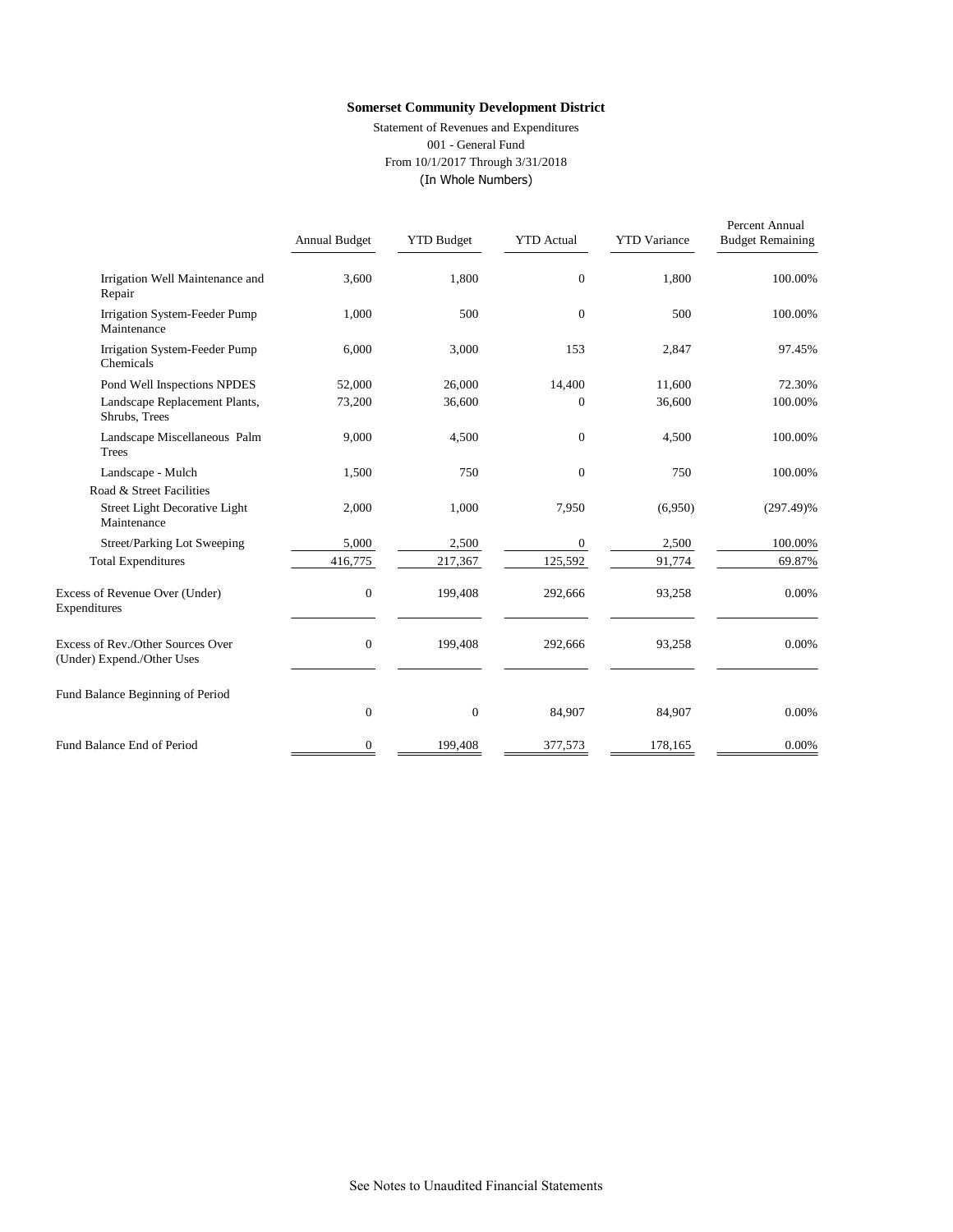Statement of Revenues and Expenditures 005 - Reserve Fund From 10/1/2017 Through 3/31/2018 (In Whole Numbers)

|                                                                 | <b>Annual Budget</b> | <b>Current Period</b><br>Actual | <b>Budget To</b><br><b>Actual Variance</b> | <b>Budget Percent</b><br>Remaining |
|-----------------------------------------------------------------|----------------------|---------------------------------|--------------------------------------------|------------------------------------|
| Revenues                                                        |                      |                                 |                                            |                                    |
| <b>Interest Earnings</b>                                        |                      |                                 |                                            |                                    |
| <b>Interest Earnings</b>                                        | $\boldsymbol{0}$     | 1,244                           | 1,244                                      | 0.00%                              |
| Special Assessments                                             |                      |                                 |                                            |                                    |
| <b>Tax Roll</b>                                                 | 80,000               | 80,000                          | 0                                          | 0.00%                              |
| <b>Off Roll</b>                                                 | 70,000               | 70,000                          | 0                                          | 0.00%                              |
| <b>Total Revenues</b>                                           | 150,000              | 151,244                         | 1,244                                      | 0.83%                              |
| Expenditures                                                    |                      |                                 |                                            |                                    |
| Contingency                                                     |                      |                                 |                                            |                                    |
| <b>Capital Reserves</b>                                         | 150,000              | 0                               | 150,000                                    | 100.00%                            |
| <b>Total Expenditures</b>                                       | 150,000              | $\Omega$                        | 150,000                                    | 100.00%                            |
| Excess of Revenue Over (Under)<br>Expenditures                  | $\boldsymbol{0}$     | 151,244                         | 151,244                                    | 0.00%                              |
| Excess of Rev./Other Sources Over<br>(Under) Expend./Other Uses | $\overline{0}$       | 151,244                         | 151,244                                    | 0.00%                              |
| Fund Balance, Beginning of Period                               |                      |                                 |                                            |                                    |
|                                                                 | $\boldsymbol{0}$     | 311,275                         | 311,275                                    | 0.00%                              |
| Fund Balance, End of Period                                     | 0                    | 462,519                         | 462,519                                    | 0.00%                              |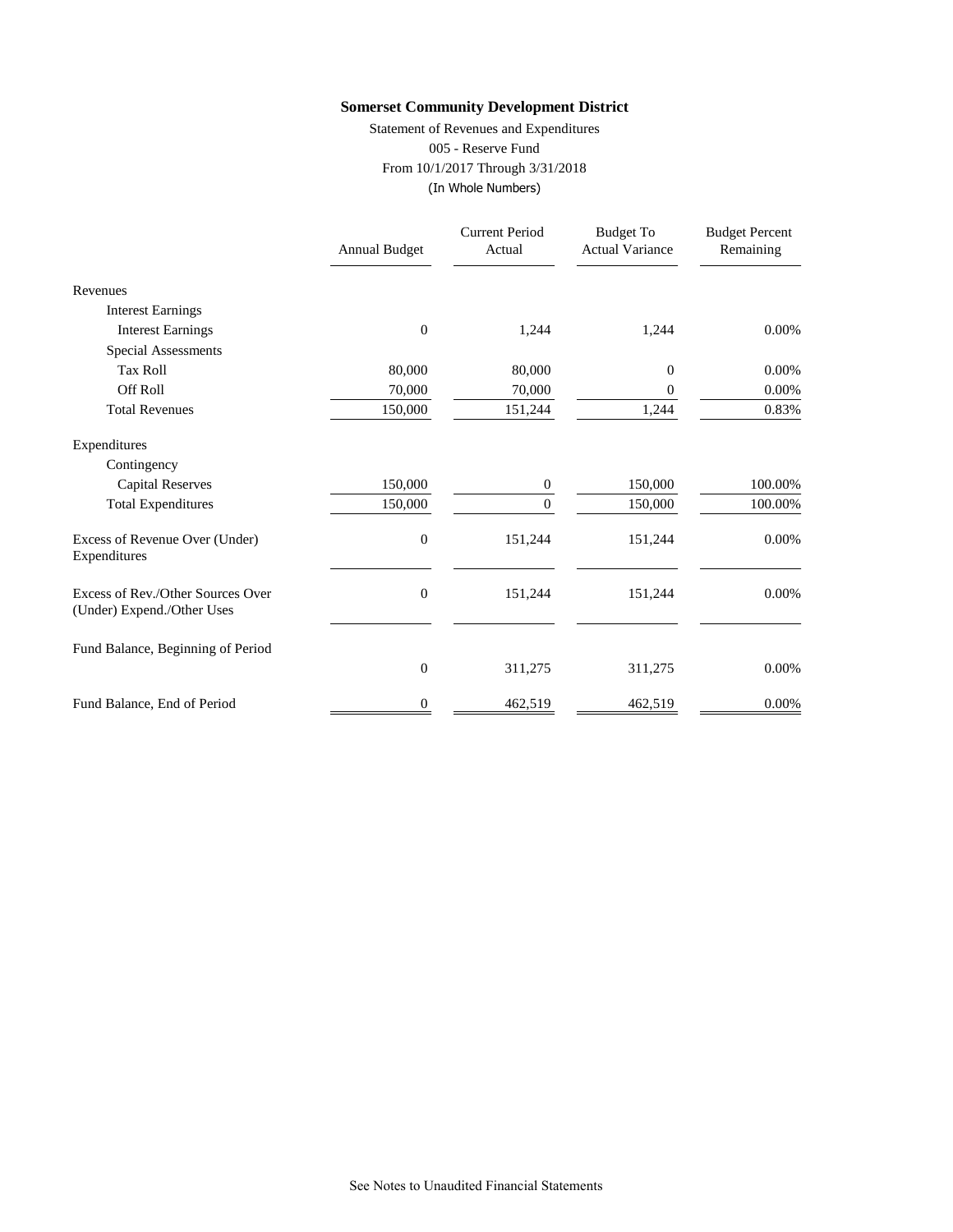Statement of Revenues and Expenditures 200 - Debt Service Fund From 10/1/2017 Through 3/31/2018 (In Whole Numbers)

|                                                                 | <b>Annual Budget</b> | <b>Current Period</b><br>Actual | <b>Budget To</b><br><b>Actual Variance</b> | <b>Budget Percent</b><br>Remaining |
|-----------------------------------------------------------------|----------------------|---------------------------------|--------------------------------------------|------------------------------------|
| Revenues                                                        |                      |                                 |                                            |                                    |
| <b>Interest Earnings</b>                                        |                      |                                 |                                            |                                    |
| <b>Interest Earnings</b>                                        | $\boldsymbol{0}$     | 7,010                           | 7,010                                      | 0.00%                              |
| Special Assessments                                             |                      |                                 |                                            |                                    |
| <b>Tax Roll</b>                                                 | 464,704              | 467,638                         | 2,934                                      | 0.63%                              |
| <b>Off Roll</b>                                                 | 684,855              | 684,855                         | 0                                          | 0.00%                              |
| <b>Total Revenues</b>                                           | 1,149,559            | 1,159,503                       | 9,944                                      | 0.87%                              |
| Expenditures                                                    |                      |                                 |                                            |                                    |
| Debt Service                                                    |                      |                                 |                                            |                                    |
| Interest                                                        | 749,559              | 366,363                         | 383,196                                    | 51.12%                             |
| Principal                                                       | 400,000              | 30,000                          | 370,000                                    | 92.50%                             |
| <b>Total Expenditures</b>                                       | 1,149,559            | 396,363                         | 753,196                                    | 65.52%                             |
| Excess of Revenue Over (Under)<br>Expenditures                  | $\boldsymbol{0}$     | 763,141                         | 763,141                                    | 0.00%                              |
| Excess of Rev./Other Sources Over<br>(Under) Expend./Other Uses | $\boldsymbol{0}$     | 763,141                         | 763,141                                    | 0.00%                              |
| Fund Balance, Beginning of Period                               |                      |                                 |                                            |                                    |
|                                                                 | $\boldsymbol{0}$     | 1,445,663                       | 1,445,663                                  | 0.00%                              |
| Fund Balance, End of Period                                     | 0                    | 2,208,804                       | 2,208,804                                  | 0.00%                              |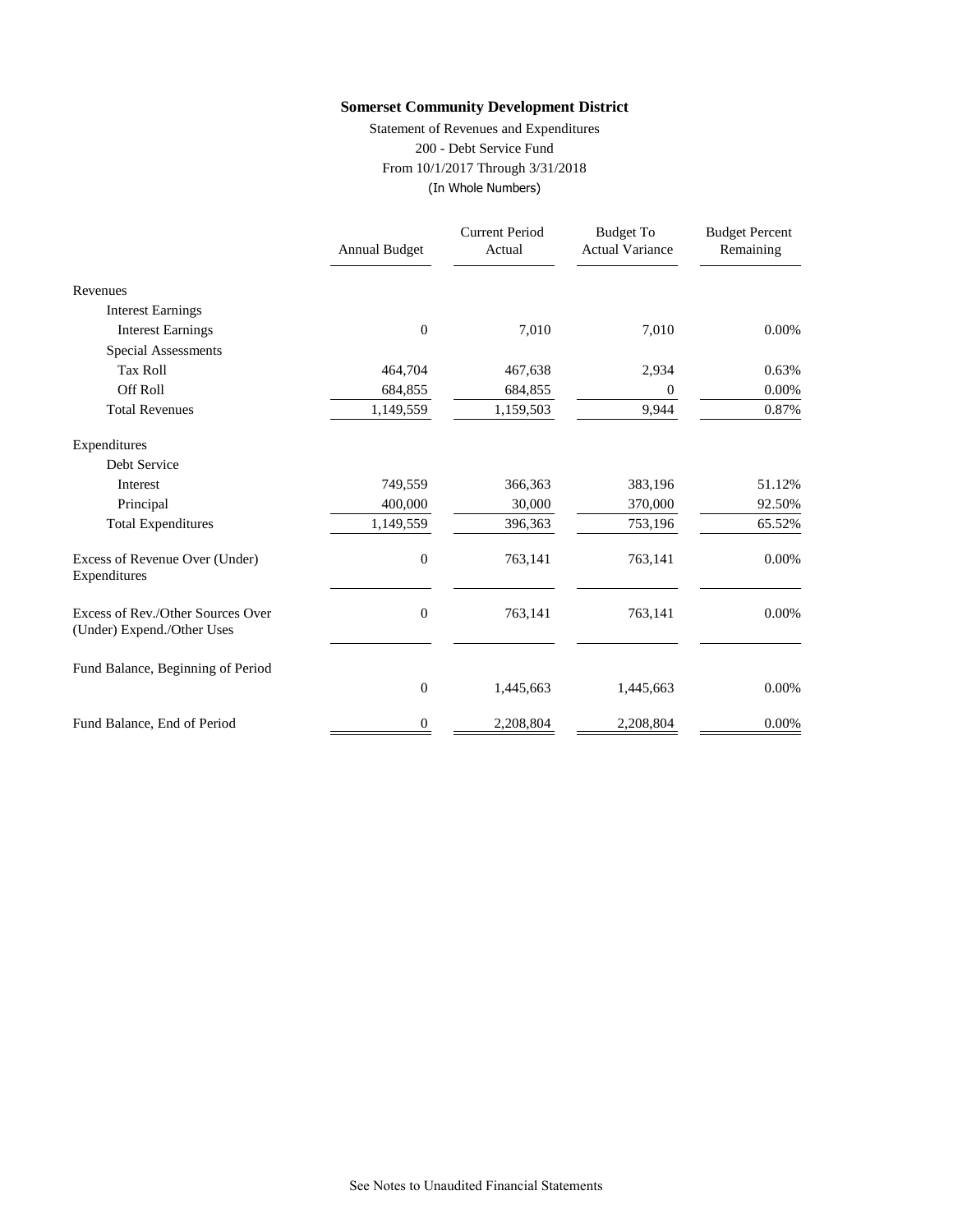## **March 31, 2018 Somerset CDD Investment Summary**

| Account                                 | Investment                                      | <b>Balance as of</b><br><b>March 31, 2018</b> |
|-----------------------------------------|-------------------------------------------------|-----------------------------------------------|
| The Bank of Tampa                       | Money Market Account                            | \$<br>175,159                                 |
|                                         | <b>Total General Fund Investments</b>           | 175,159                                       |
| The Bank of Tampa ICS - Capital Reserve |                                                 |                                               |
| Bank of China, New York, NY             | Money Market Account                            | \$<br>245,166                                 |
| The Park National Bank                  | Money Market Account                            | 67,353                                        |
|                                         | <b>Total Reserve Fund Investments</b>           | 312,519                                       |
| US Bank Series 2005 Prepayment          | First American Treasury Obligation Fund Class Z | \$                                            |
| US Bank Series 2005 Reserve             | First American Treasury Obligation Fund Class Z | 920,583                                       |
| US Bank Series 2005 Revenue             | First American Treasury Obligation Fund Class Z | 910,144                                       |
|                                         | <b>Total Debt Service Fund Investments</b>      | 1,830,731                                     |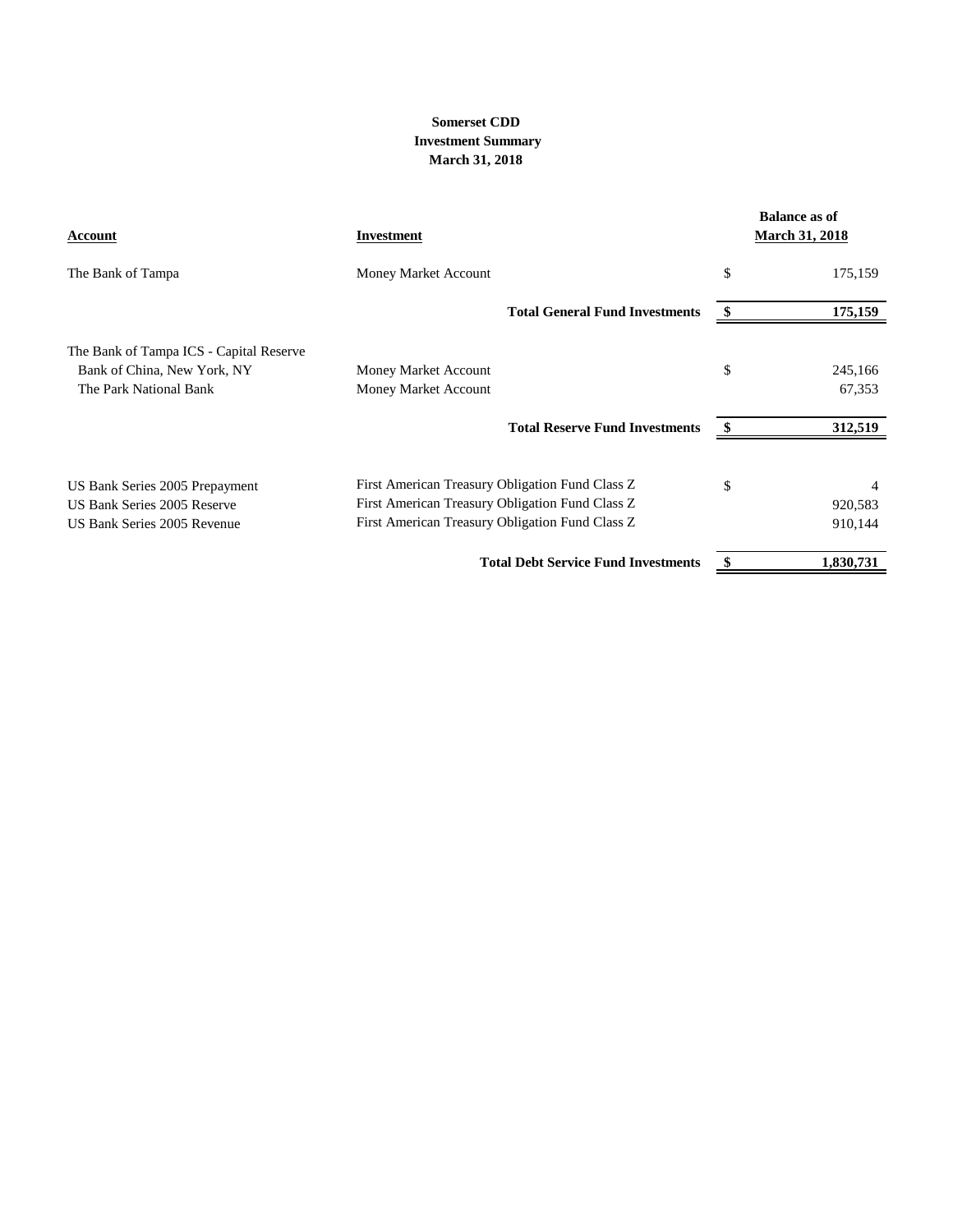# 001 - General Fund From 3/1/2018 Through 3/31/2018 Summary A/R Ledger

| Invoice Date | <b>Customer Name</b>               | Invoice Number | <b>Current Balance</b> |
|--------------|------------------------------------|----------------|------------------------|
| 10/1/2017    | <b>Walton County Tax Collector</b> | FY17-18        | 9,052.14               |
| 10/28/2017   | EBSCO Gulf Coast Development Inc.  | 861-18-01      | 84,414.90              |
|              | Total 001 - General<br>Fund        |                | 93.467.04              |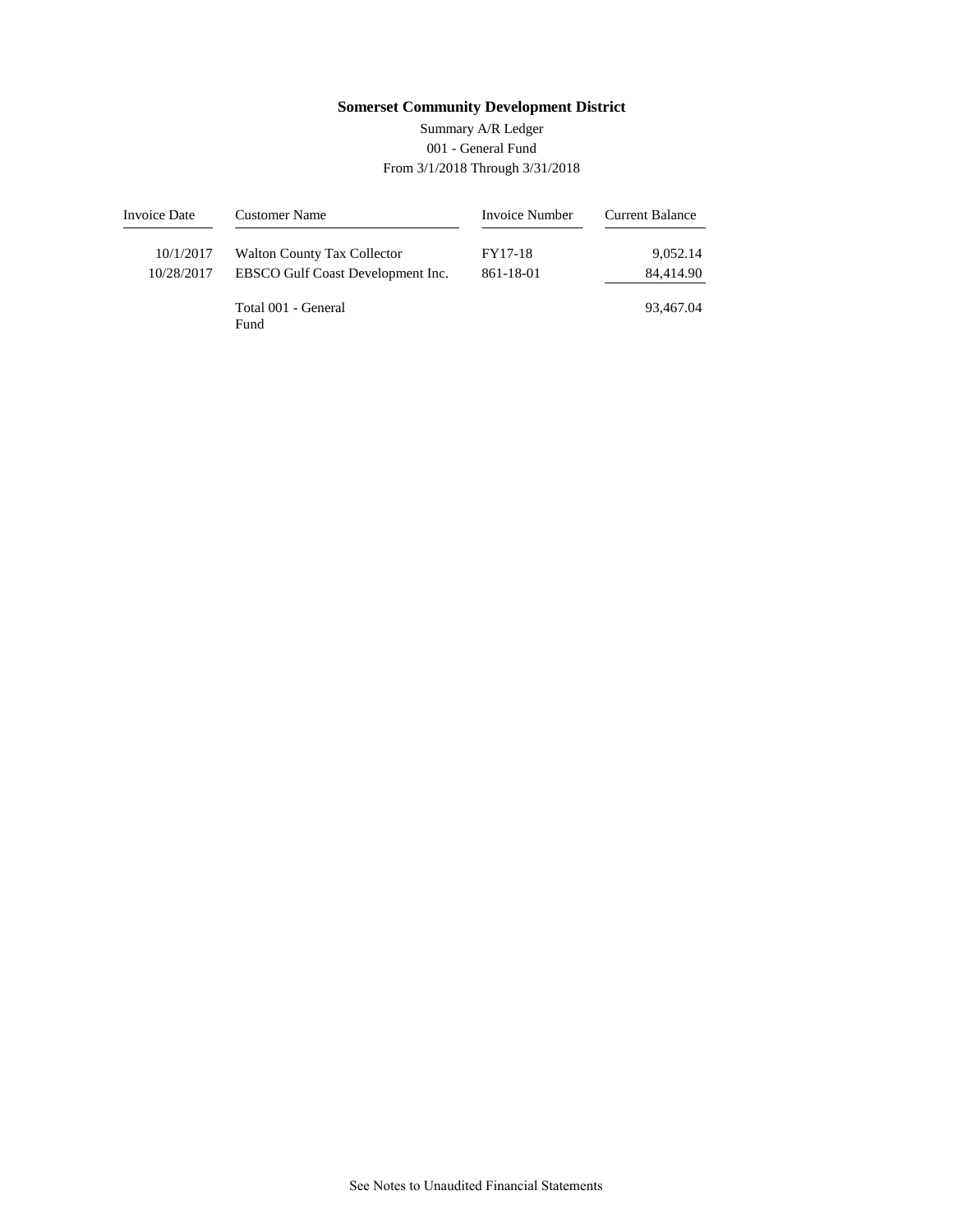# 200 - Debt Service Fund From 3/1/2018 Through 3/31/2018 Summary A/R Ledger

| <b>Invoice Date</b>   | Customer Name                      | <b>Invoice Number</b> | Current Balance |
|-----------------------|------------------------------------|-----------------------|-----------------|
| 10/1/2017             | <b>Walton County Tax Collector</b> | FY17-18               | 18,359.87       |
| 10/28/2017            | EBSCO Gulf Coast Development Inc.  | 861-18-01             | 171,213.79      |
|                       | Total 200 - Debt<br>Service Fund   |                       | 189,573.66      |
| <b>Report Balance</b> |                                    |                       | 283,040.70      |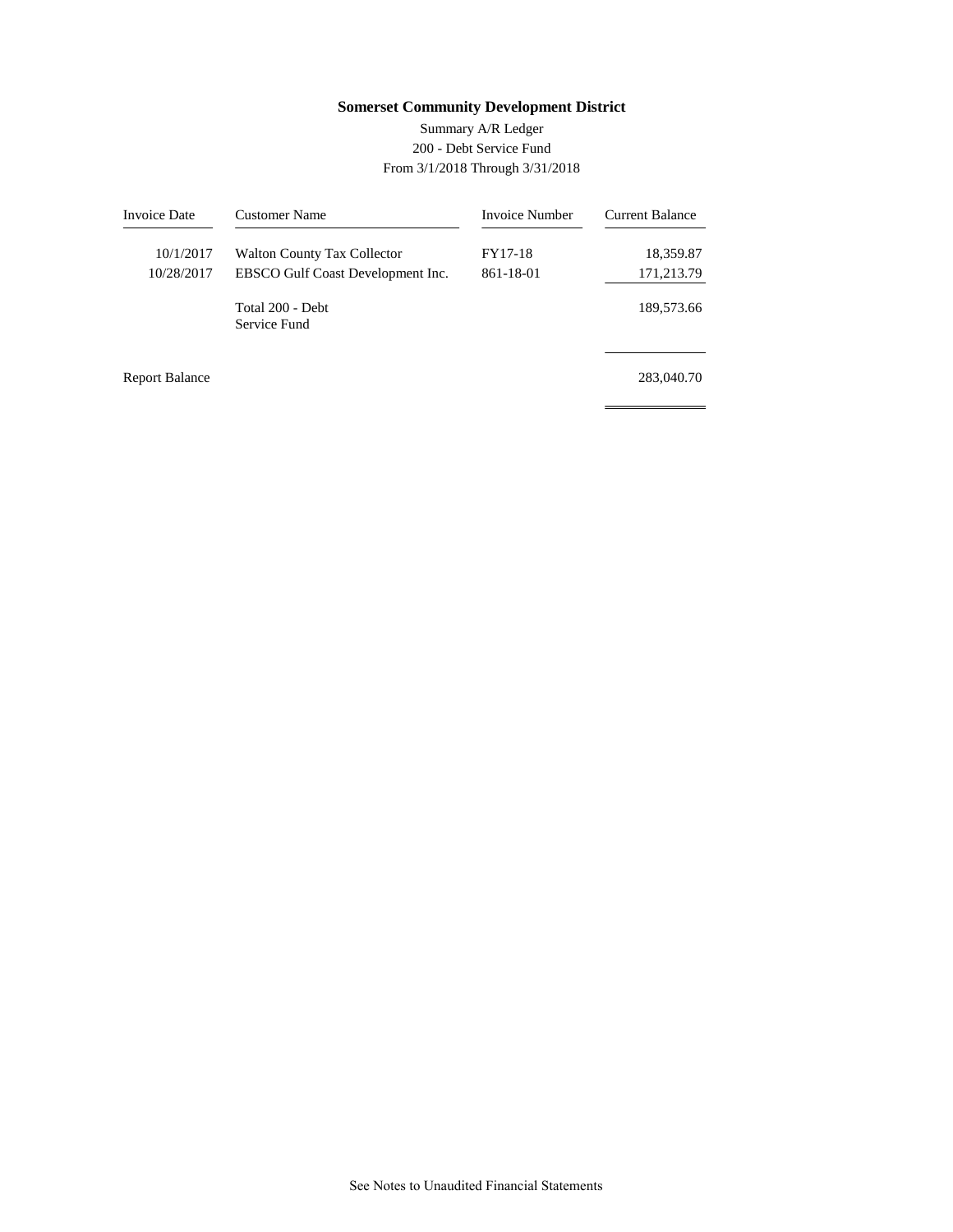Aged Payables by Invoice Date Aging Date - 3/1/2018 001 - General Fund From 3/1/2018 Through 3/31/2018

| Vendor Name                            | <b>Invoice Date</b> | <b>Invoice Number</b> | <b>Invoice Description</b>               | <b>Current Balance</b> |
|----------------------------------------|---------------------|-----------------------|------------------------------------------|------------------------|
| ALYS Beach<br>Neighborhood Association | 3/31/2018           | 03312018              | Other Invoices<br>03/01/18-03/31/18      | 8,361.83               |
| <b>Gulf Power Company</b>              | 4/3/2018            | 42245-97026 03/18     | 9954 E Cty Hwy 30A<br>Irrigation $03/18$ | 151.95                 |
| <b>Gulf Power Company</b>              | 4/3/2018            | 89919-91030 03/18     | 9396 E Cty Hwy 30A<br>Irrigation $03/18$ | 459.40                 |
| Innerlight Engineering<br>Corporation  | 4/12/2018           | 3501                  | <b>Engineering Services</b>              | 1.900.00               |
| <b>Report Total</b>                    |                     |                       |                                          | 10.873.18              |